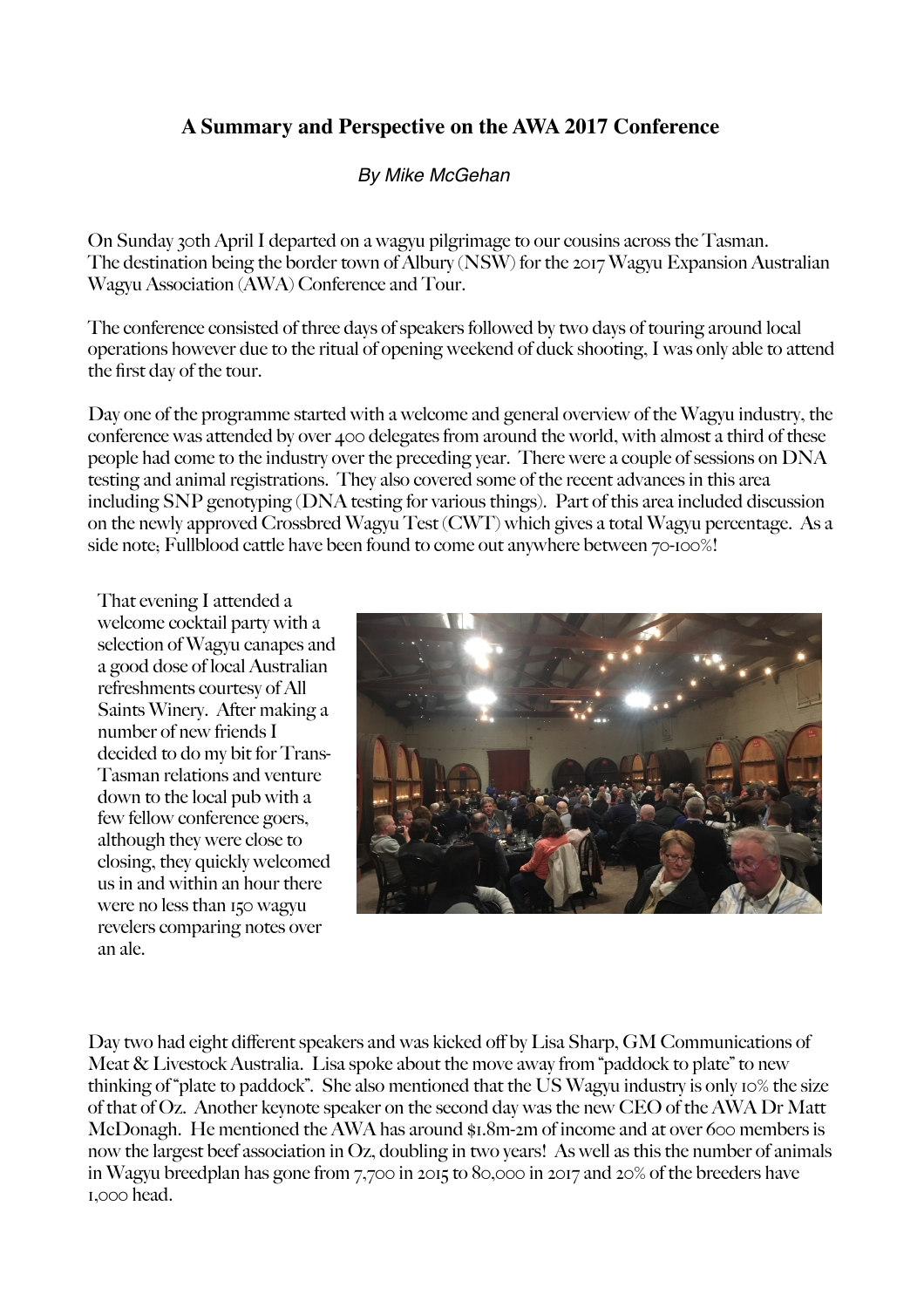Another speaker of note was Dr Rob Banks, a highly respected animal scientist. He managed to add some humour into what would otherwise have been a somewhat dry discussion on new advances in what he labelled "whizzo" technology including stem cells and cloning.

The last session of the day was a panel  $O & A$  discussion on what people should focus on breeding FB, PB, F1+ or better. This question is something all farmers are dealing with and resonates with us back in NZ, I went into this thinking I would come out with a definite answer but this was not the case. For me the moral of the hour long session was again to focus on what you are good at, relating this back to the NZ industry is somewhat harder due to our scale and limited market opportunities.



The day was followed by a gala dinner again featuring a number of wagyu delicacies and of course more of the All Saints plonk from the prior evening. There was entertainment from Sara Storer the 2017 Female Artist of the Year at the Tamworth Golden Guitar Awards. The evening was rounded out by yet another trip to the local tap house for more Trans-Tasman banter, this time however they were ready for us, having organized a band and open only to conference delegates, of which it felt like the whole conference had turned up.

The final day of the conference was focussed on a major part of the Oz industry. F<sub>I</sub> breeding with Holstein and Angus cattle. While I found there were some similarities with what we could/are doing here (eg Firstlight), by and large this part of the Oz industry utilizes feed-lotting cattle on grain based diets for varying lengths of time which I feel is not an area where NZ can compete (on a cost basis).

The last session in the morning featured the unveiling of the new Japanese Carcase camera presented by Professor Keigo Kuchida. The new camera takes a photo and links with the cloud for instantaneous data analysis. He also spoke of the importance of not only marbling but marble fineness, with the Japanese moving to a New Fineness Index (NFI).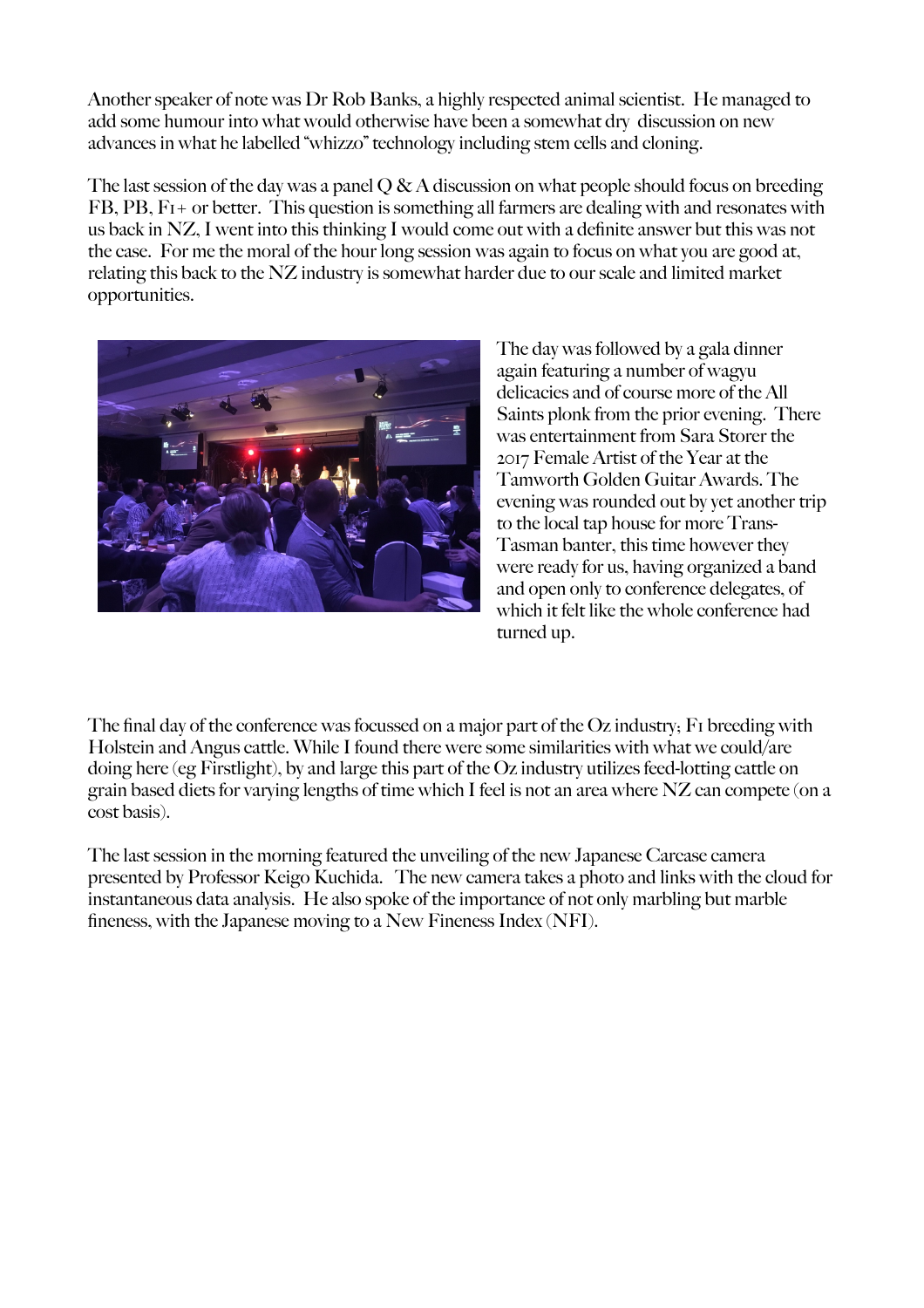The afternoon featured an Elite Wagyu sale with 48 lots on offer. The auction was run in an auditorium with buyers present in the room, via phone and online. This was an eye opening experience with prior records smashed and even Australian all breeds records broken. The top bull was an R3 bred by Mayura Station sold for \$105,000, he had a Fullblood Terminal  $Index (FTI)$  of \$395.



The top female sold wasn't even born yet at the time of the auction; a sexed semen heifer with delivery at 90 days of age, the top bid being \$95,000, with an FTI of \$571, this would be the highest mid parent female in the world (sire Michifuku F126, dam Macquarie  $\overline{F}$  D2041).

Last but by no means least, a package of 10 semen straws from the 2nd highest ranked bull in Breedplan with an FTI of \$595 who is now deceased sold for a staggering \$28,000 PER STRAW, both this package and the heifer above were sold to a South African breeder. Obviously this called for celebrations and the day wouldn't have been complete without a visit to the now infamous "Beer Deluxe" aka Paddys Bar, again it felt like most of the conference was present despite the early start required the following morning.

With a quick breakfast at my new favourite and aptly named "Early Bird Café" and with coffee in hand we were ushered onto 3 buses for the days tour, although fully booked and limited to 180 people, being the token kiwi who booked the conference last minute and obviously due to prior nights' friend making and influencing people, I was granted a special entry ticket! I was also lucky enough to sit next to the aforementioned CEO of the AWA Dr Matt McDonagh for the day. I utilized this opportunity to pick his brains on the industry and where it is going, his background as as a scientist specializing in the marbling of meat and by the end of the day I had decided he was a GB.